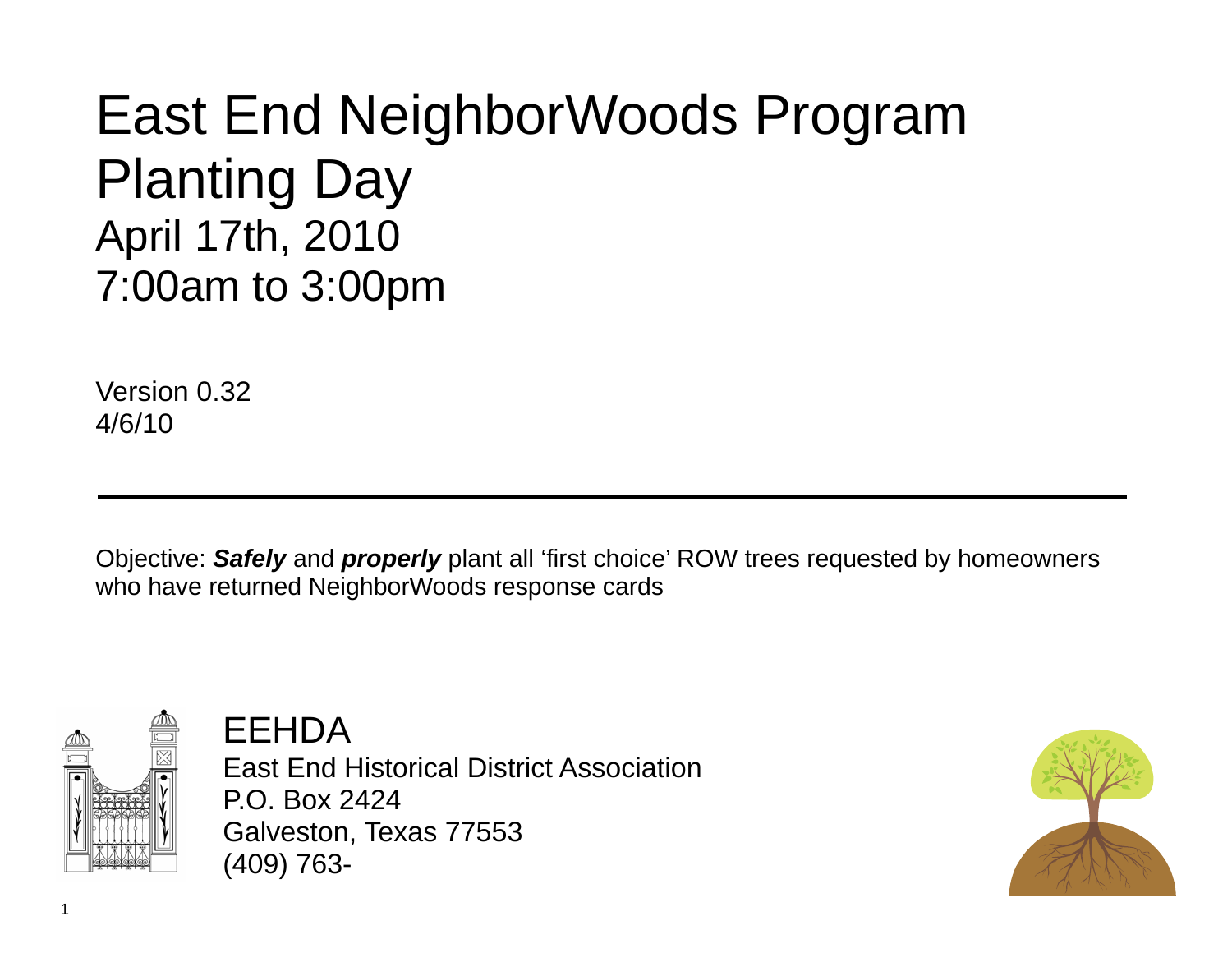## Trees Species

### On Order

| Description            | Qtγ | <b>Price</b> | Subtotal   |                      |
|------------------------|-----|--------------|------------|----------------------|
| Pecan                  | 16  | \$48.00      | \$768.00   | Bownds Nursery       |
| Live Oak               | 60  | \$0.00       | \$0.00     | Donation             |
| Jerusalem Thorn        | 3   | \$41.00      | \$123.00   | Mountain State       |
| Mexican Sycamore       | 15  | \$35.25      | \$528.75   | Mountain State       |
| Texas Ebony            | 25  | \$35.00      | \$875.00   | Mountain State       |
| Montezuma Bald Cypress | 15  | \$45.00      | \$675.00   | TreeSearch           |
| Crepemyrtle            | 5   | \$36.00      | \$180.00   | Williamson Tree Farm |
| Chinese Fringetree     | 3   | \$60.00      | \$180.00   | Williamson Tree Farm |
| Eve's Necklace         | 5   | \$45.00      | \$225.00   | Williamson Tree Farm |
| Texas Redbud           | 10  | \$45.00      | \$450.00   | Williamson Tree Farm |
| Magnolia               | 20  | \$25.00      | \$500.00   | Williamson Tree Farm |
| Total                  | 177 |              | \$200.00   | Bownds Nursery       |
|                        |     |              | \$250.00   | TreeSearch           |
|                        |     |              | \$250.00   | Mountain State       |
| <b>Shipping</b>        |     |              | \$250.00   | Williamson Tree Farm |
| Total                  |     |              | \$5,454.75 |                      |

| <b>TOTALS</b>             |     |
|---------------------------|-----|
|                           |     |
| <b>Chinese Fringetree</b> | 3   |
| Crepmyrtle                | 7   |
| Eve's Necklace            | 5   |
| Jerusalem-Thorn           | 3   |
| Texas Redbud              | 6   |
| Yaupon                    | 0   |
| Baldcypress               | 15  |
|                           |     |
| Live Oak                  | 52  |
| Magnolia                  | 20  |
| Mexican Sycamore          | 15  |
| Pecan                     | 16  |
| Texas Ebony               | 25  |
|                           |     |
|                           | 167 |



### Delivery Due Dates Between 4/9 and 4/13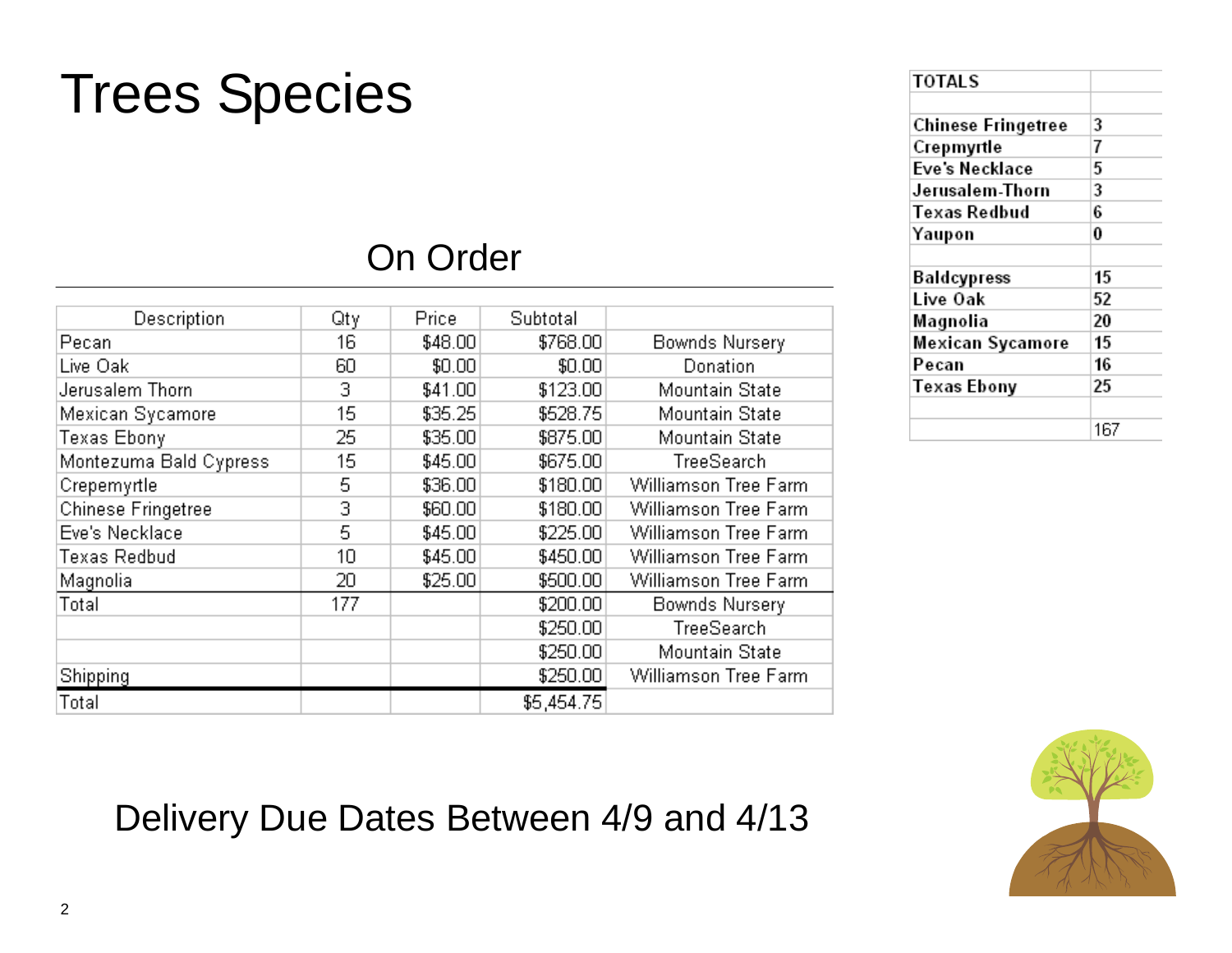# Planting Teams



**Planting Team:**  Team Leader Planters (2-3) Master Gardener or TFS employee

Truck / trailer to hold 6-8 trees Three shovels Six bags of mulch Water (volume TBD) Tub for waste Orange flags for tree watering Hats, gloves, sunscreen Planting guidelines brochure Team # on windshield

|                | <b>EEHDA - Mike G.</b>     |
|----------------|----------------------------|
| $\overline{2}$ | <b>EEHDA - Jerry H.</b>    |
| 3              | GITC - Cathy C-T           |
| 4              | Dist 3 - E. Beeton         |
| 5              | Dist 3 - S. Rozier         |
| 6              | City of Galv - C. Gonzales |
|                | TBD                        |
| 8              | TBD                        |
| 9              | <b>TBD</b>                 |
|                | <b>TBD</b>                 |
|                |                            |



**Schedule Based On** *20 minutes Per Tree* **to plant** 

**Tree Location: #1—Not over utilities; #2—Meets planting guidelines; #3—Where resident wants it**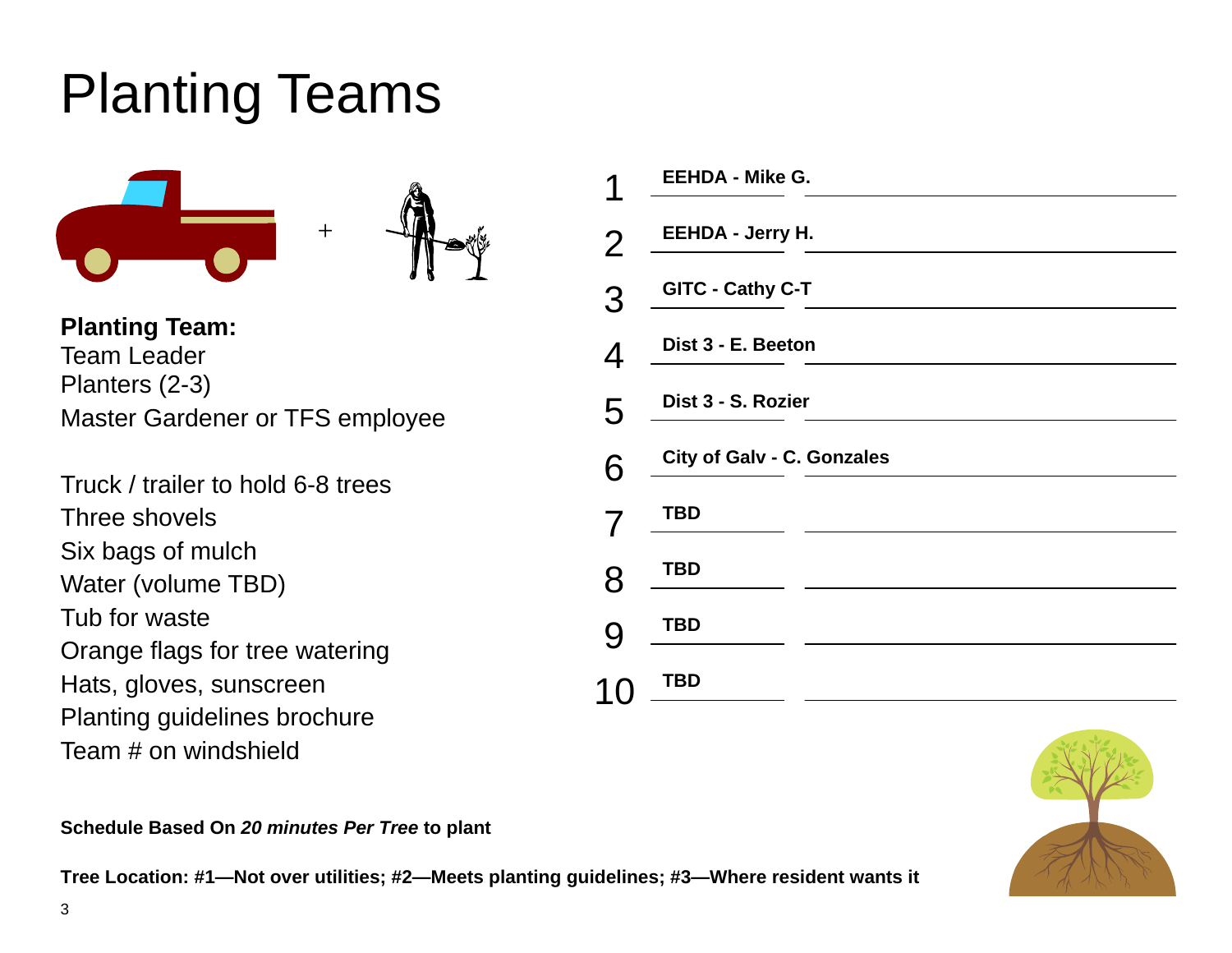# Support Teams



**Refreshment Support Van**  Water, soft drinks, snacks First aid supplies Extra shovels, gloves, etc

| Anita |  |  |
|-------|--|--|
|       |  |  |
|       |  |  |
|       |  |  |
|       |  |  |
|       |  |  |
|       |  |  |
|       |  |  |
|       |  |  |
|       |  |  |
|       |  |  |
|       |  |  |
|       |  |  |
|       |  |  |
|       |  |  |



**Tree Staging / Darragh Park**  Organizing and moving trees Filling mulch / water containers Keeping track of documentation Critical effort — keeps planting teams working efficiently!



#### **City Watering Truck**

Water supply for tree planting where no one is home and no water available

Trees marked for watering by planting team Truck roams East End, looking for marked trees

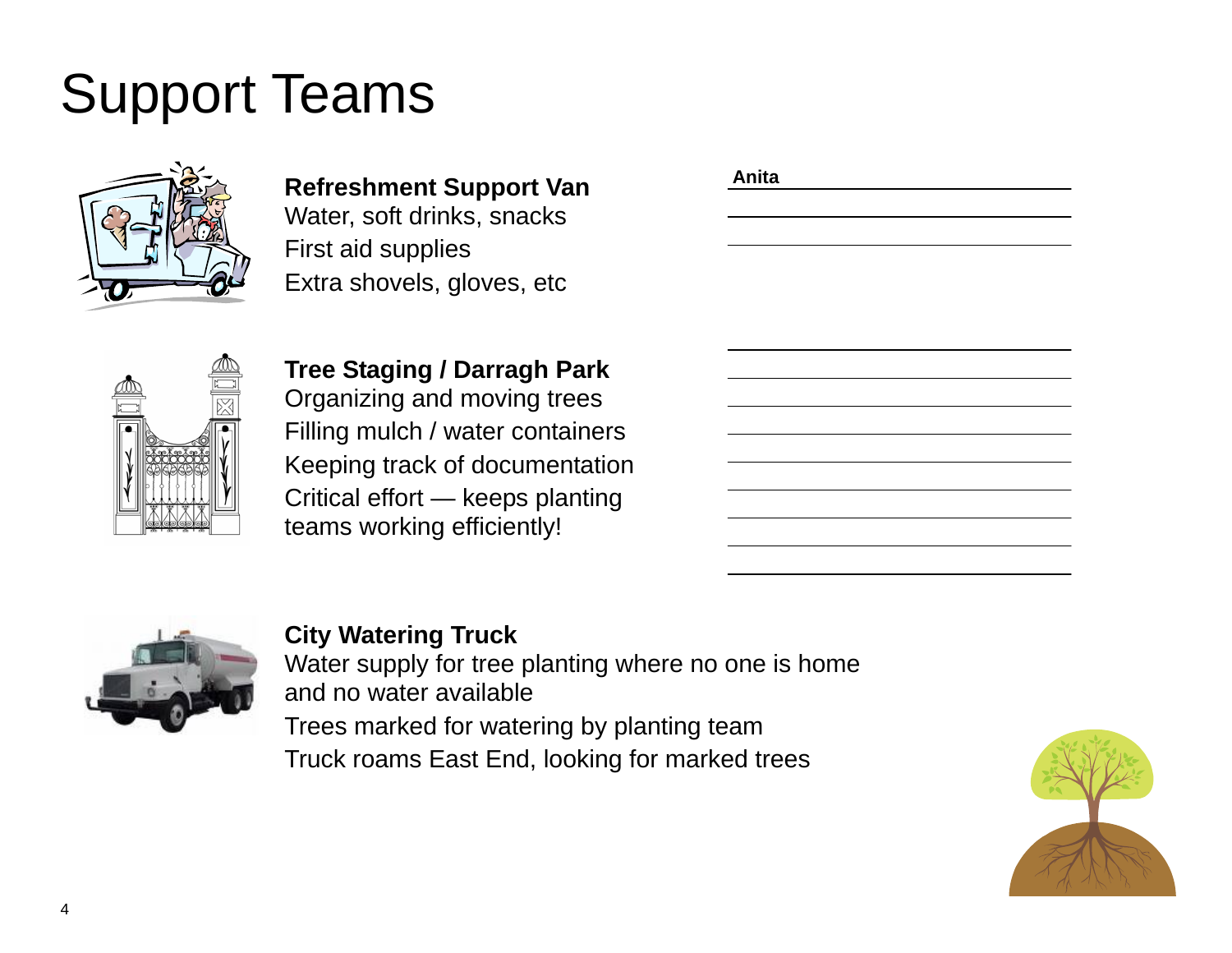# **Schedule**

Will work to get info in Galv News during week

#### **4/12 thru 4/16**

Board members call each homeowner - YOUR tree is being planted this Saturday am, please leave hose for watering, please be there to help if you can.

#### **Friday Schedule:**

1:00pm - Setup (large tent in cottage back yard) 1:00pm to 4:00pm Marking and organizing trees according to street & block 2:00pm - Mulch delivered, bags of mulch prepared (will use returned tree buckets for second round)

#### **Saturday Schedule:**

- 6:30am Setup (smaller tents, etc)
- 7:00am Breakfast / coffee
- 7:30am Volunteer Coordinators / Team Leaders / Master Gardeners Meeting at the cottage (tent in back yard)
- 7:30am Tree staging volunteers begin moving first set of trees to curb-side
- 7:45am Planting Demonstration for Team Leaders; Team leaders meet with teams, begin loading trucks
- 8:00am First teams leave with 6-8 trees, mulch, shovels (estimate 120 minutes for 6 trees, 10 teams = 60 trees)
- 8:30am Refreshment Support Van starts rounds to provide water, snacks, extra items (shovels, etc)
- 10:00am Second round of planting begins
- 12:00pm Third round of planting begins
- 12:00pm Water truck begins rounds to water trees
- 12:30pm Lunch served (hot dogs, etc)
- 3:00pm Teardown and job well done

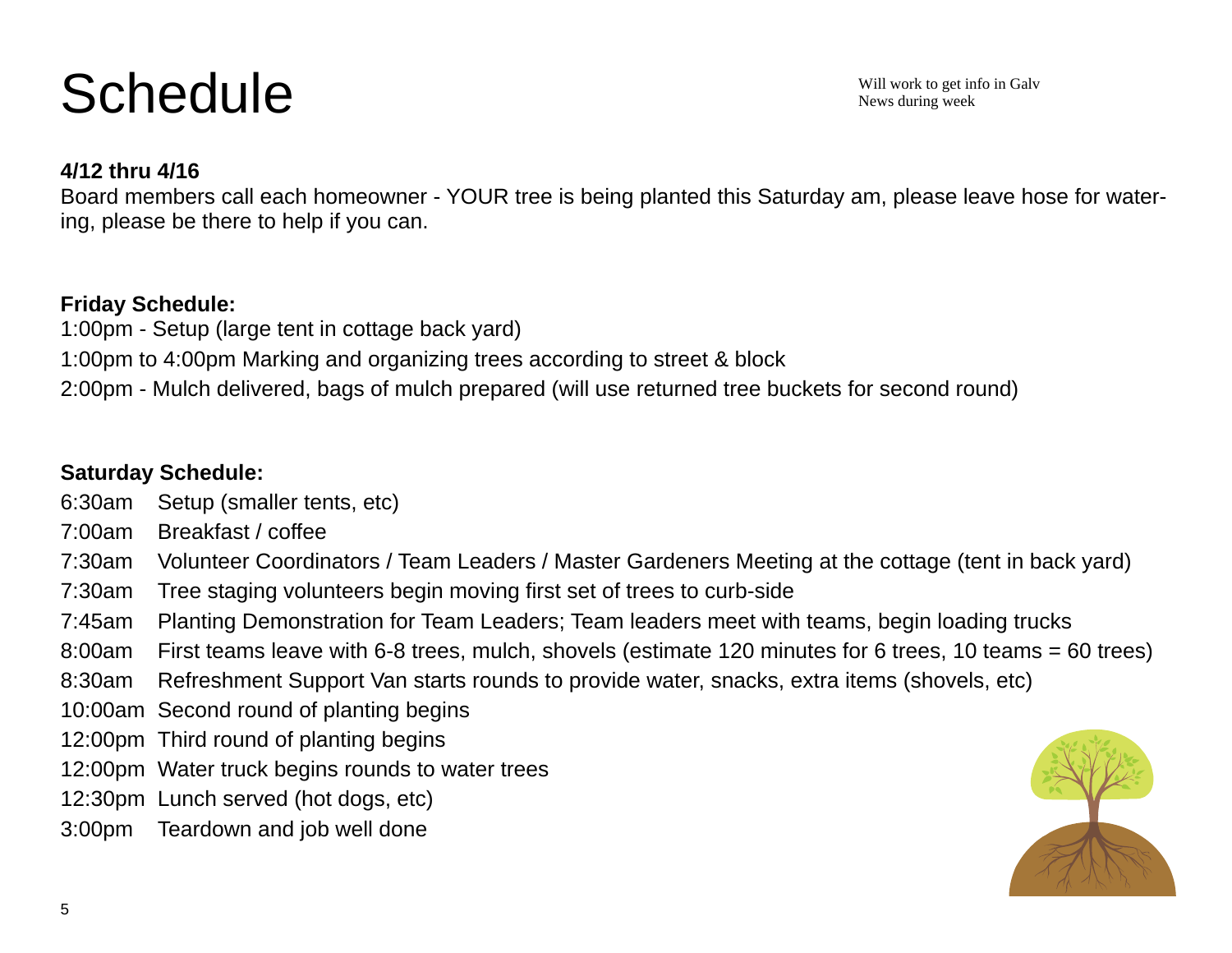

**POSTOFFICE ST**